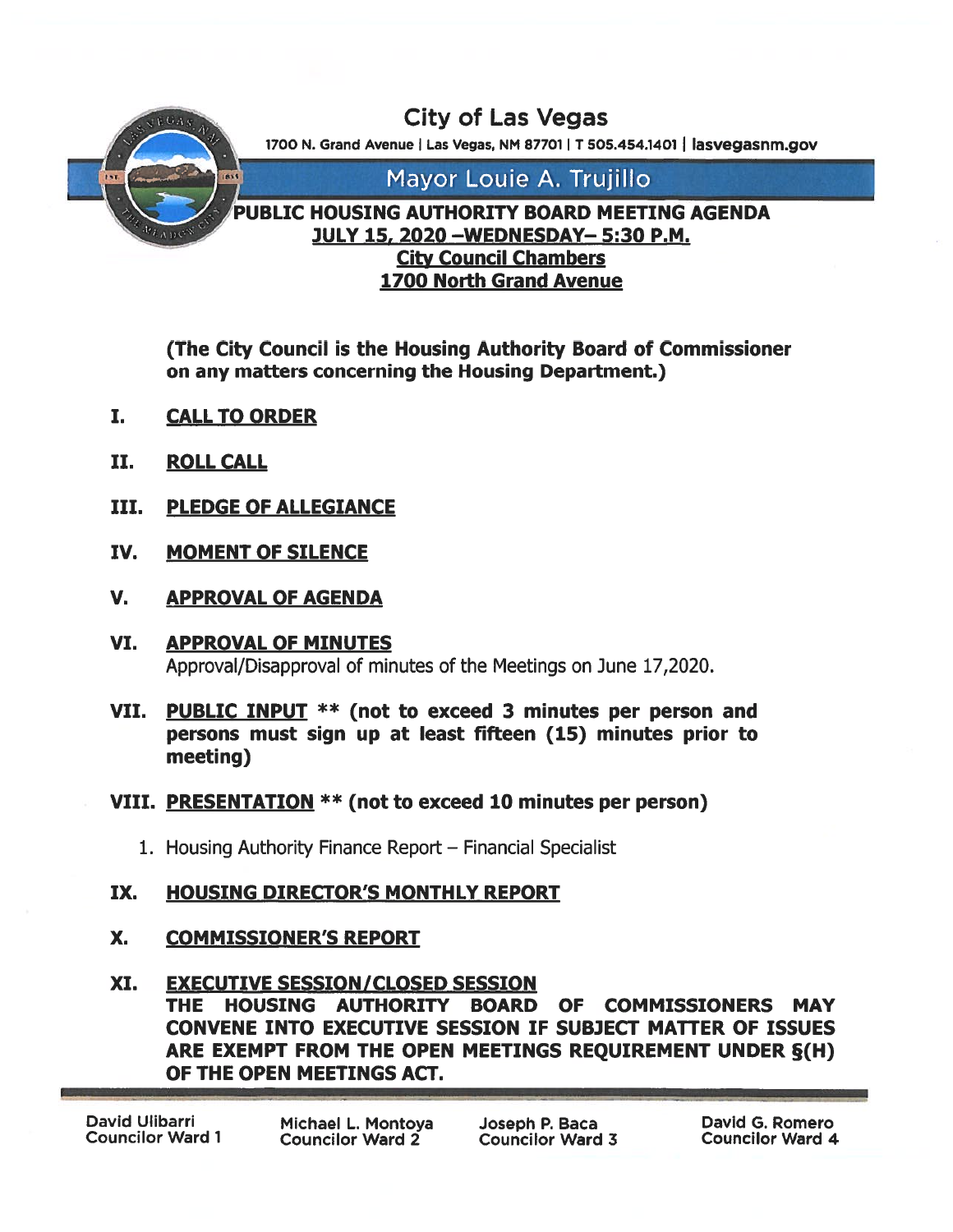- i. Personnel matters, as permitted by Section 10-15-1(H) (2) of the New Mexico Open Meetings Act, NMSA 1978.
- ii. Matters subject to the attorney client privilege pertaining to threatened or pending litigation in which the City of Las Vegas is or may become <sup>a</sup> participant, as permitted by Section 10-15-1(H) (7) of the New Mexico Open Meetings Act, NMSA 1978.
- iii. Matters pertaining to the discussion of the sale and acquisition of real property, as permitted by Section 10-15-1(H) (8) of the Open Meetings Act, NMSA 1978.

#### XII. ADJOURN

ATTENTION PERSONS WITH DISABILITIES: The meeting room and facilities are accessible to persons with mobility disabilities. If you plan to attend the meeting and will need an auxiliary aid or service, please contact the City Clerk's Office prior to the meeting so that arrangements may be made.

NOTE: A final Agenda will be posted 72 hours prior to the meeting. Copies of the Agenda may be obtained from City Hall, Office of the City Clerk, 1700 North Grand Avenue, Las Vegas, New Mexico 87701.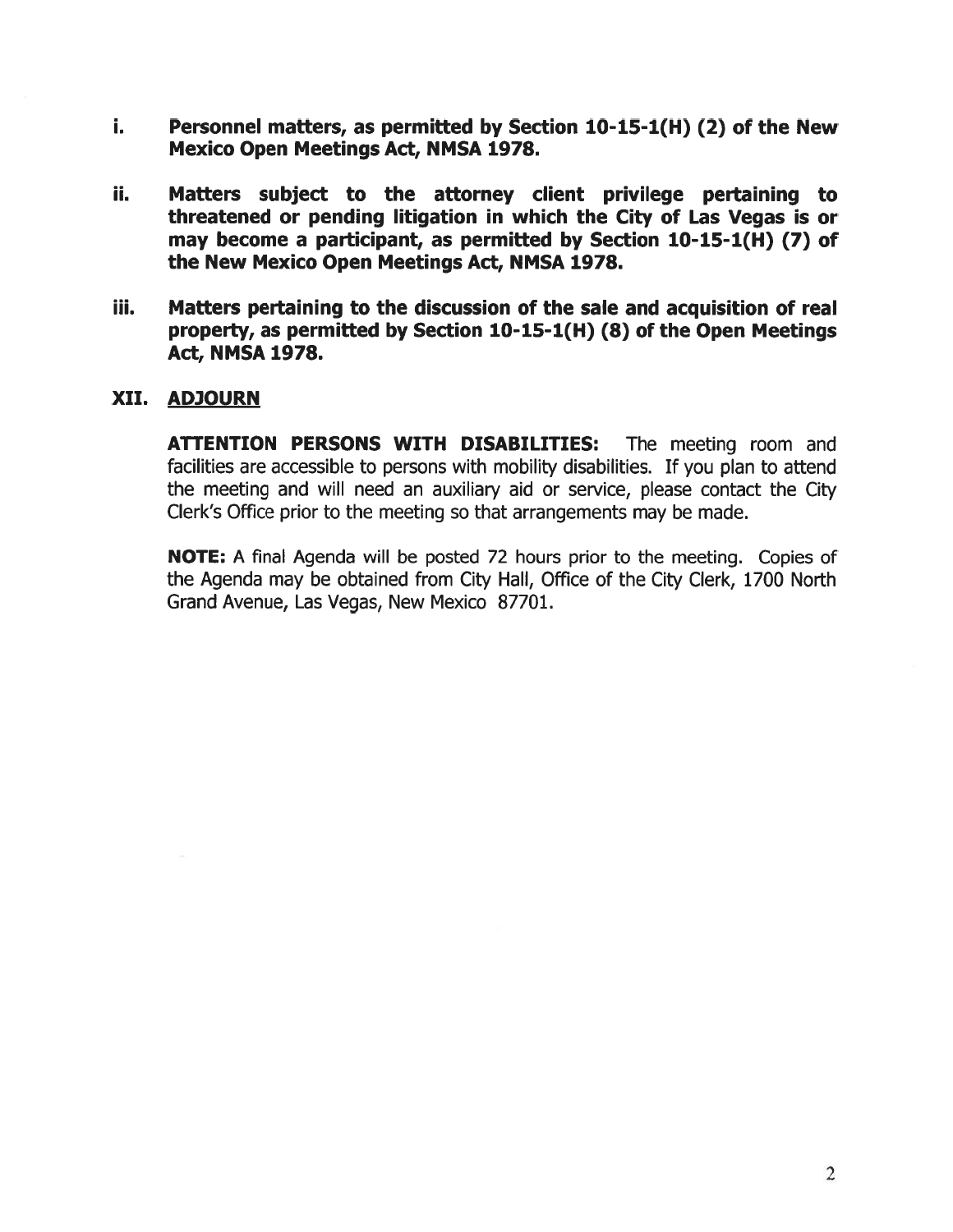MINUTES OF THE CITY OF LAS VEGAS HOUSING AUTHORITY COMMISSION MEETING HELD ON WEDNESDAY JUNE 17, 2020 AT 5:30 P.M. IN THE CITY COUNCIL CHAMBERS.

CHAIRMAN: Louie A. Trujillo

#### COMMISSIONERS: Michael Montoya

David Romero Joseph Baca David Ulibarri Jr.

#### ALSO PRESENT:

Scott Aaron, City Attorney Barbara Padilla, Interim Housing Director Natasha Martinez-PadiIla, Finance Specialist

#### CALL TO ORDER

Meeting was called to order by Chairman Loule A. Trujillo

#### ROLL CALL

#### PLEDGE OF ALLEGIANCE

#### MOMENT OF SILENCE

Chairman Louie A. Trujillo offered <sup>a</sup> moment of silence for the community. He hopes that they can continue to grow and that they remain peaceful in all they do and continue to work hard for the betterment of the citizens.

#### APPROVAL OF AGENDA

Commissioner David Romero made <sup>a</sup> motion to approve the agenda as presented. Commissioner David Ulibarri seconded the motion.

Chairman Louie Trujillo asked for <sup>a</sup> roll call. Roll call was taken and reflected the following.

| <b>Commissioner David Romero</b>    | Yes        |
|-------------------------------------|------------|
| <b>Commissioner Michael Montoya</b> | <b>Yes</b> |
| <b>Commissioner Joseph Baca</b>     | Yes        |
| Commissioner David Ulibarri Jr.     | Yes        |

Barbara Padilla re-read the motion and advised the motion carried.

#### APPROVAL MINUTES

Commissioner David Romero made <sup>a</sup> motion to approve the minutes of May 20, 2020 and the Special meeting minutes of May 27, 2020. Commissioner David Ulibarri Jr. seconded the motion.

Chairman Louie Trujillo asked for <sup>a</sup> roll call. Roll call was taken and reflected the following.

| Commissioner David Ulibarri Jr.     | Yes  |
|-------------------------------------|------|
| <b>Commissioner Joseph Baca</b>     | Yes  |
| <b>Commissioner Michael Montoya</b> | Yes: |
| <b>Commissioner David Romero</b>    | Yes  |

Barbara Padilla re-read the motion and advised the motion carried.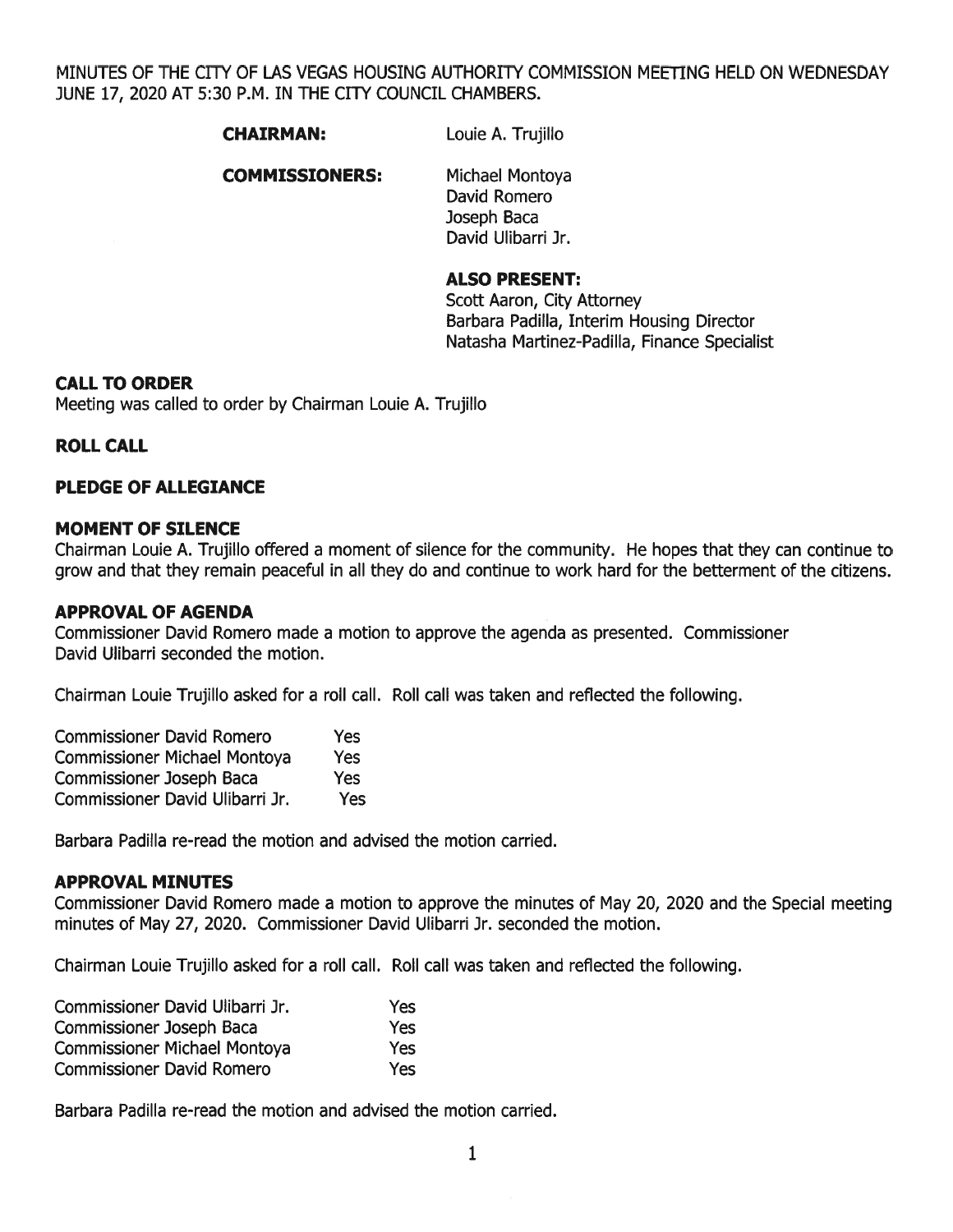#### PUBLIC INPUT

None at this time.

#### PRESENTATION

#### HOUSING AUTHORITY FINANCE REPORT

Natasha Martinez, Financial Specialist presented the Housing Department Revenue and Expenditure report. She stated for revenues they have pu<sup>t</sup> in the BAR that was presented at the special meeting they had, so for year to date transfers they went all the way up to \$317,254. Dwelling Rent accrued is at \$497,881, Operating Subsidy accrued is \$805,364. Ms. Martinez stated housing, other income is at \$13,216. This puts the HA at 98% of the total budgeted for the year and 92% of the year has lapsed. Ms. Martinez stated that employee expenses are at \$574,903, 87% of the budget, and Operating Expenses is at \$476,109. This puts the HA at 70% of the budget that has lapsed.

Chairman Trujillo asked if there are any significant numbers that they should be aware of. Ms. Martinez stated the significant numbers would actually be the numbers from last month, if they recall they were all at <sup>a</sup> zero, so now they have been recorded properly and all where they need to be so that when the repaymen<sup>t</sup> agreemen<sup>t</sup> is pu<sup>t</sup> into place all that will be left is the \$79,000. She stated everything is there with DFA. Ms. Martinez stated the amount from the last bar that she didn't pu<sup>t</sup> into this repor<sup>t</sup> was the COVID monies that are being allocated, which is \$129,000. Ms. Martinez stated that is not in the budget right now, and they are allowing them to go back to March with any expenditures. She stated she did receive an email from the finance department that it has all been submitted to DFA but they have not gotten approval back. She stated they can't record any expenses to those lines until they ge<sup>t</sup> that authorization from DFA.

Chairman Trujillo asked what that money would be used for. Ms. Natasha Martinez stated that money is for prevention and any sort of responses to the Coronavirus. Anything that helps the HA, safety wise, security wise, etc. She stated they spoke to staff and the Waiting List Manager would like <sup>a</sup> drop box installed similar to the one at the Utilities department. She stated they spoke about having <sup>a</sup> washer and dryer set up inside the maintenance facility incase maintenance feels the need to decontaminate themselves. She stated rubber boots may be needed for maintenance so that if there is <sup>a</sup> plug up or something, maintenance can decontaminate those boots. She stated there have been different talks with what can be purchased, such as lap tops for staff so they can work from home as opposed to working in the office.

Commissioner Joseph Baca asked if the COVID money they spoke about has <sup>a</sup> timeline that they need to use that money. Ms. Martinez stated by December, 2020.

Commissioner David Romero asked about the transfers that they approved last month. He asked if those payments were already made and shouldn't they reflect on the report. Ms. Martinez stated yes, they are already there on the actual, the \$317,254, that is the amount that has been transferred from general fund to operations presently. Commissioner Romero asked, hadn't the payments already been made. Ms. Martinez stated it is where it needs to be now. She stated it was being reflected in the cash, not in the budget so it was sent in then backed out. She stated the way they did it now is by doing the budget adjustment resolution so that everything could reflect so if there is an audit or compliance review, anyone that looks can track the actual transfers that took place.

#### HOUSING DIRECTORS MONTHLY REPORT

Interim Director Padilla reported to the Commission that the Housing Authority office lobby still remains closed to the public due to the COVID-19, however they are fully operational. Maintenance staff and office staff continue with the day to day operations despite the office being closed, so those services are not being affected. Interim Director Padilla stated that the 5 unit DiMinimus project has been completed. She stated that maintenance has started mowing in difference areas during different days of the week. She reminded the Commission that their priority is still to occupy as many units as possible by June 30<sup>th</sup>. She stated that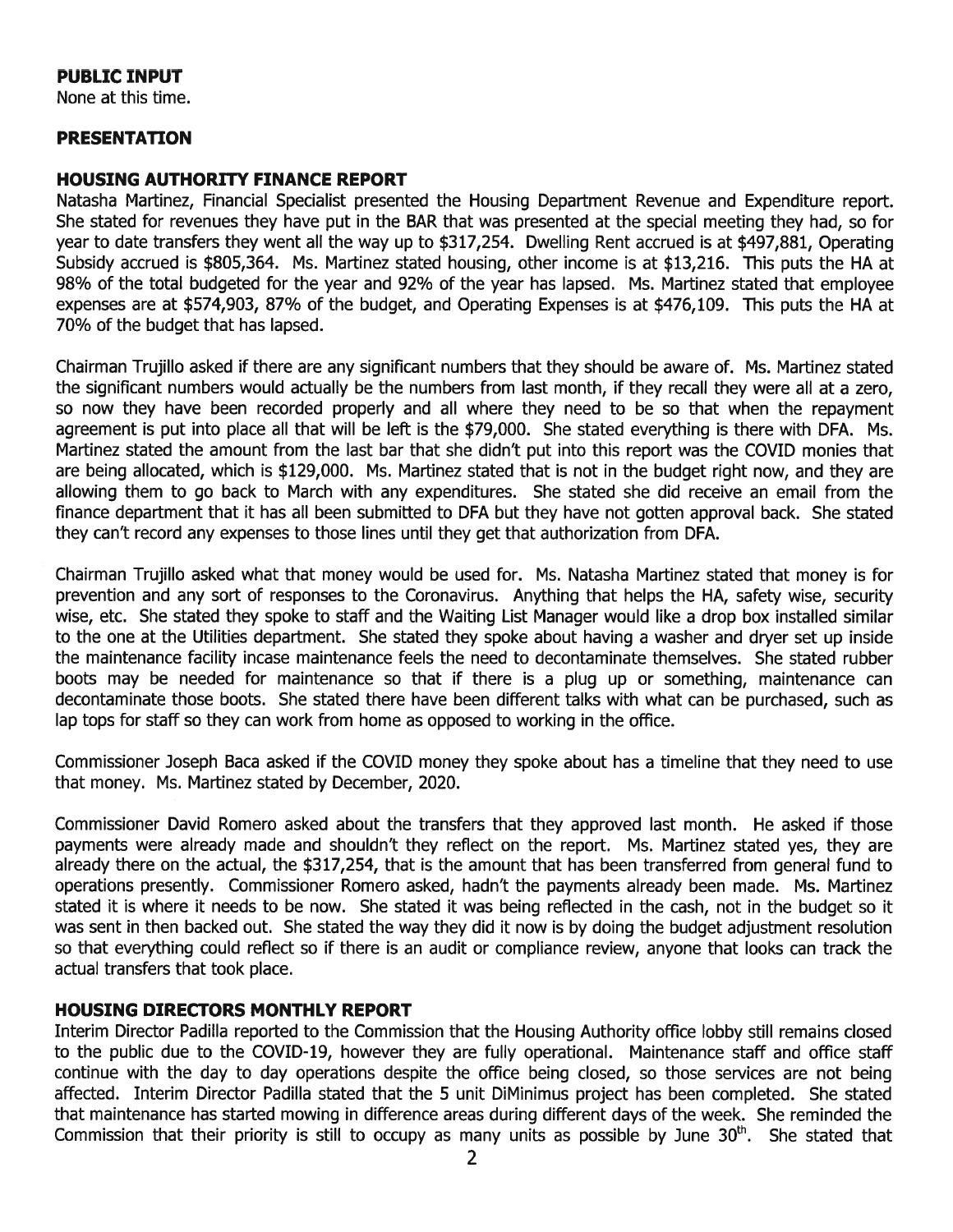maintenance is working very hard at turning those units around and the Waiting List and Housing Managers are also working hard to ge<sup>t</sup> those units housed.

Interim Director Padilla stated they are having <sup>a</sup> bit of <sup>a</sup> problem with the lack of applicants. She stated they need for people to come in and apply for units, especially for the bigger sized units. She stated currently there are only 72 applicants on the waiting list. There are 49 applicants on the 0 to 1 bedroom waiting list, 13 on the 2 bedroom waiting list, <sup>7</sup> on the 3 bedroom waiting list, 2 on the 4 bedroom waiting list and only 1 family on the 5 bedroom waiting list. She stated the Waiting List Manager is running through those numbers very quickly. She stated often times <sup>a</sup> family is offered <sup>a</sup> unit and sometimes they will either reject the unit for different reasons, so they go on to the next applicant.

Chairman Trujillo asked Interim Director Padilla if there is anything they can do as <sup>a</sup> community to encourage people to apply for Public Housing. Interim Director Padilla stated yes, advertising, and they did speak to Commissioner Baca about that as well as advertising through the City's FaceBook page. She stated they have pu<sup>t</sup> up fliers and tried getting the word out as much as possible. Interim Director Padilla stated some people don't think they qualify, and even if their rent is <sup>a</sup> little lower than what it is out in the community, this helps people. She stated the Housing units are very nice. They pass inspections which have Federal guidelines so they are often <sup>a</sup> lot better than some of the rentals in the community.

Commissioner Joseph Baca stated Housing staff had talked to him and had sent him <sup>a</sup> flyer to announce that they need applicants. He stated this is his question, and may be <sup>a</sup> sensitive one, does the HA have an advertising budget. He explained they are willing to announce anything and everything but the one thing they experience is that they announce messages for whomever and they end up seeing an advertisement in the Optic, and they know they paid for it to be pu<sup>t</sup> in the Optic. He stated they are <sup>a</sup> business, like the Optic and they cannot afford to be giving free advertising if it is being purchased somewhere else. He asked if the HA is planning to purchase anything with his "buddy in the corner" (Las Vegas Daily Optic representative). Ms. Natasha Martinez stated yes, they do have <sup>a</sup> budget for advertising and they can do an advertisement with both radio stations as well as the Optic. Commissioner Baca stated they have <sup>a</sup> program called Community Bulletin Board. He stated if the HA gives him <sup>a</sup> list of the homes they have he can read them and describe them. Ms. Martinez stated the problem with the program is that they have 5 vacancies and maintenance is working on all 5 of those units. They do not know which unit will come up first or last, and they can't <sup>g</sup>ive out addressed because they just need people to apply. They don't know if the person at the top of the waiting list is going to qualify for <sup>a</sup> one bedroom or if that is even what becomes available. She stated they are <sup>a</sup> low income program, but there are still deposits that are due, such as utilities.

Commissioner Baca said they also do <sup>a</sup> Trading Post which people pos<sup>t</sup> that they are looking for apartments or homes, but they also have people send in messages looking for renters. He stated he can see that the problem is to first see if they qualify. Ms. Martinez discussed that other Housing Authority's waiting lists are currently closed. She stated our waiting list is open.

Ms. Martinez stated that the 5 Unit DiMinimus project is going to help the HA with their PHAS scores. She explained that every year they ge<sup>t</sup> scored on their occupancy, on their financials and management. She stated they had been substandard because of the occupancy being that the distressed units sold ineligibly have been counted against the HA all these years. She stated with the 5 units being taken out of the equation, it will help with the Capital Fund snap shot as well as their occupancy form here on out. They will not have those additional units counted against them as vacant.

#### BUSINESS ITEM #1

Approval/Disapproval of Resolution No. 20-30 Declaring Uncollectable Accounts for the Las Vegas Housing Authority. Interim Director Barbara Padilla stated that the Las Vegas Housing Authority needs to write off accounts receivable over one year old off of the books (thru June 30, 2019). Outstanding amounts remain on <sup>a</sup> national database that all Federally Funded programs use so that if <sup>a</sup> tenant leaves <sup>a</sup> balance at Las Vegas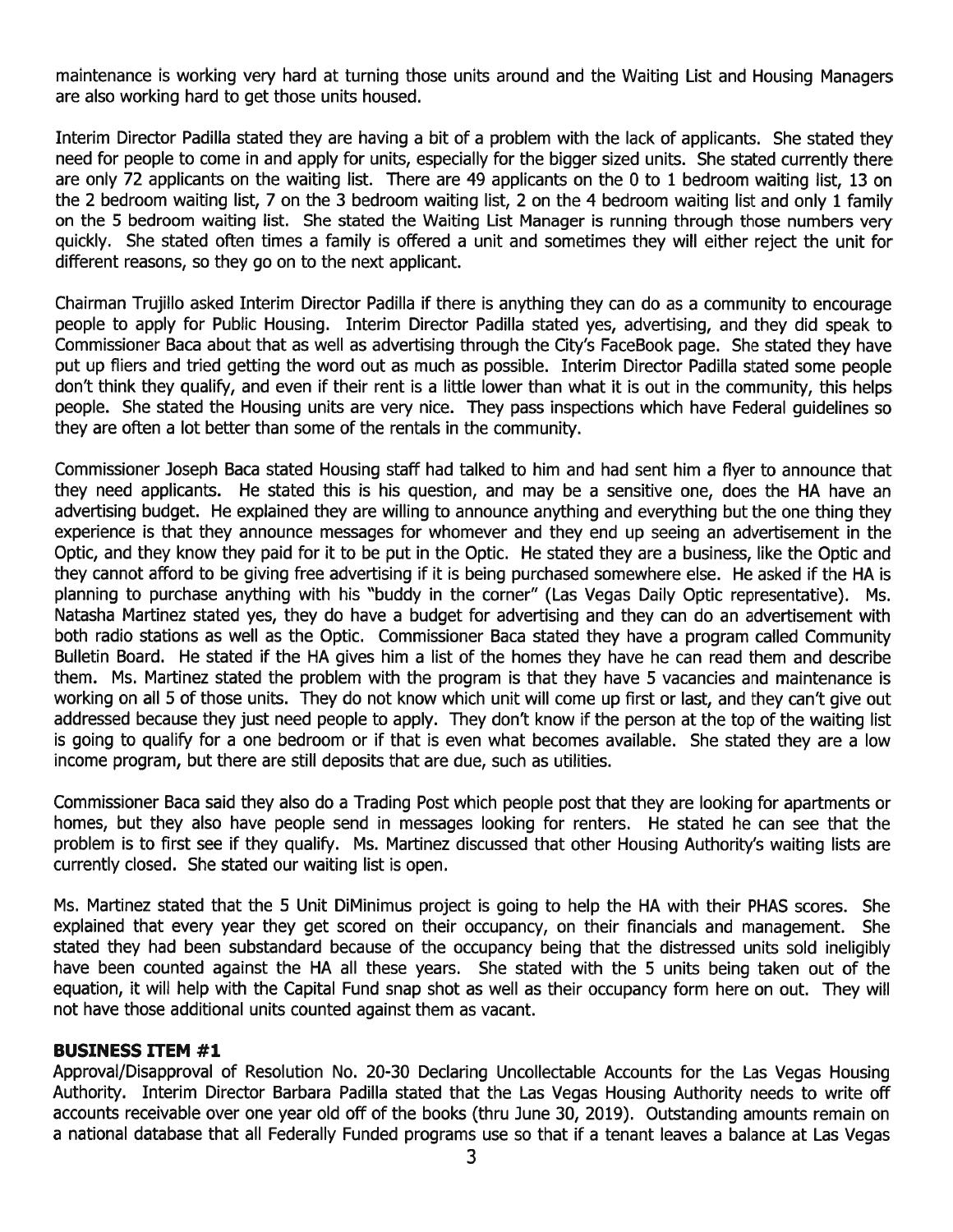Housing Authority, they must pay outstanding debt off before being accepted at another Housing Authority. Interim Director Padilla explained to the Commission that this is something they do every year and this year they are requesting to write off \$7,484.55. Commissioner Michael Montoya asked what the amount of the write off was last year. Interim Director Padilla stated that last year the write off amount was \$16,683.79. She stated there are always different reasons for balances left. She stated that last year they had <sup>a</sup> few incidents with units being destroyed due to chemical substances being found to have contaminated the units and the HA having to do abatement of those units. She stated that is one reason that number was <sup>a</sup> lot bigger last year.

Commissioner Joseph Baca asked if the applicants pay <sup>a</sup> deposit when they move into housing. Interim Director Padilla stated they do charge <sup>a</sup> deposit, however because they are <sup>a</sup> low income program, the security deposits are not very high. She explained that elderly and or disabled only pay \$100 deposit and other families are charged a minimum of \$150 or the  $1<sup>st</sup>$  month's rent, whichever is higher.

Commissioner David Ulibarri Jr. made <sup>a</sup> motion to approve Resolution No. 20-30, Declaring Uncollectable Accounts for the Las Vega Housing Authority. Commissioner Michael Montoya seconded the motion.

Chairman Louie Trujillo asked for <sup>a</sup> roll call. Roll call was taken and reflected the following.

| <b>Commissioner Joseph Baca</b>     | Yes |
|-------------------------------------|-----|
| <b>Commissioner David Romero</b>    | Yes |
| <b>Commissioner Michael Montoya</b> | Yes |
| Commissioner David Ulibarri Jr.     | Yes |

Barbara Padilla re-read the motion and advised the motion carried.

Resolution No. 20-30 was approved as follows.

#### City of Las Vegas Housing Authority Resolution No. 20-30 A Resolution Declaring Uncollectable Accounts

WHEREAS, there exists a total of uncollectable accounts in the amount of \$7,484.55 within the City of Las Vegas Housing Authority ("LVHA"); and

WHEREAS, LVHA has made every reasonable means of collecting said accounts and will keep a separate book of such delinquent accounts, which remain due and owing to LVAH by the respective tenants; and

WHEREAS, HUD Handbook HN G 7511.1, Chapter II, Section 1, Paragraph 12 (a) provides that such delinquent and uncollected accounts of tenants who no longer reside at LVHA properties may be written off as collection losses; and

WHEREAS, outstanding amounts remain on a national database that all Federally Funded programs use so that if <sup>a</sup> tenant fails to pay off their balance with LVHA, such former must pay their outstanding balance off before being accepted at another housing authority program; and

WHEREAS, the Housing Authority Board of Commissioners has reviewed the following accounts from the LVHA and has determined the same are uncollectable.

NOW, THEREFORE, BE IT RESOLVED, by the Board of Commissioners of the City of Las Vegas Housing Authority that the recitals are incorporated herein by reference, and that the aforementioned delinquent and uncollected accounts shall be written off the accounts receivable of LVHA.

APPROVED AND ADOPTED on this 17th day of June, 2020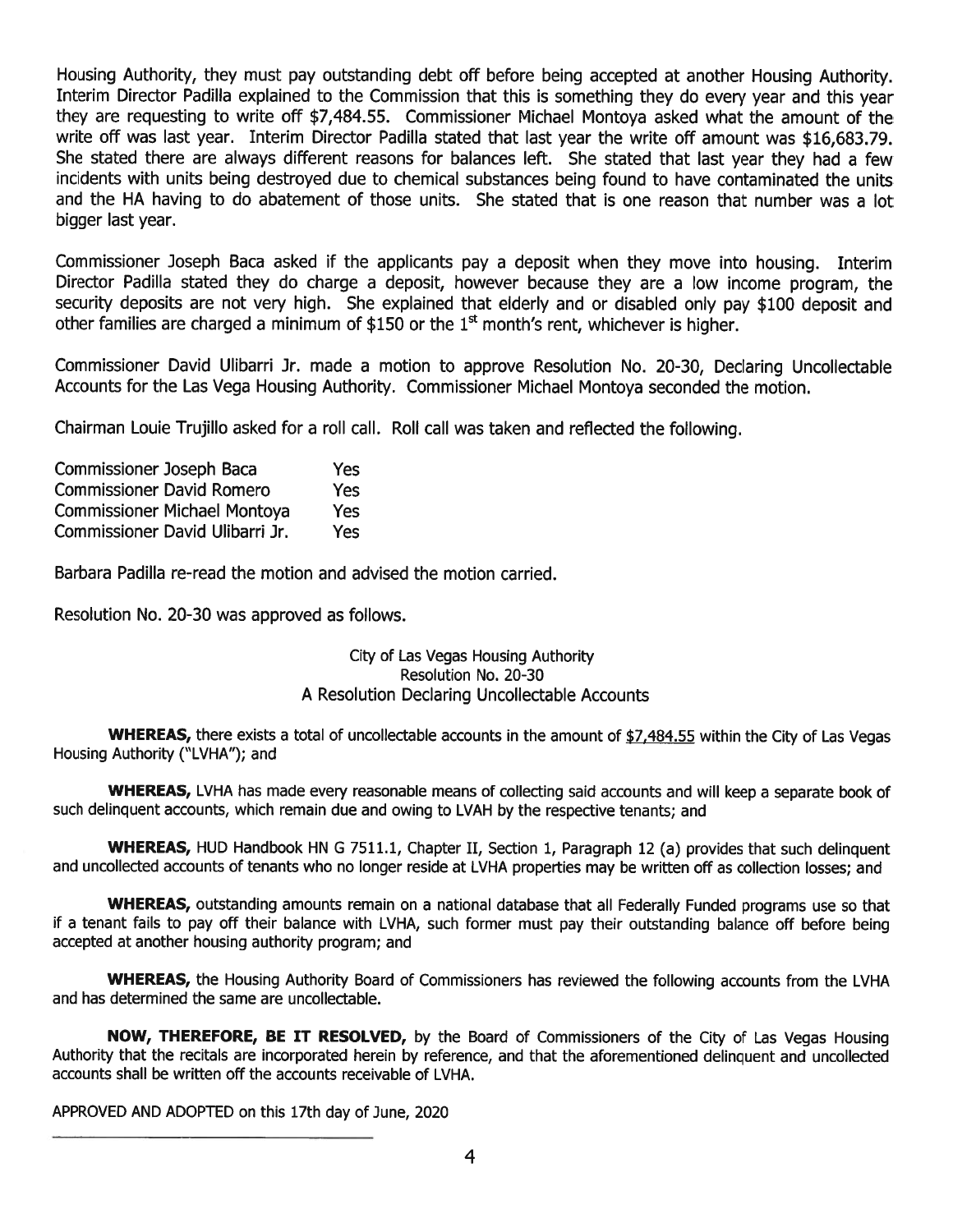Louie A. Trujillo, Chairman of the Board

ATTEST:

Casandra Fresquez, City Clerk

REVIEWED AND APPROVED AS TO LEGAL SUFFICIENCY ONLY:

Scott Aaron, City Attorney

#### BUSINESS ITEM #2

Approval/Disapproval of Resolution No. 20-31 to enter into Professional Services Agreement by and between City of Las Vegas, <sup>a</sup> New Mexico home-rule municipality and the Northern Regional Housing Authority of New Mexico ("NRHA") a quasi-governmental authority.

Ms. Natasha Martinez stated this is all par<sup>t</sup> of the process of the transfer. She stated the initial resolution they brought forth was to begin the process, this is the next step in the process is to enter into <sup>a</sup> professional services agreement. This service agreemen<sup>t</sup> will allow the Las Vegas Housing Authority and the Northern Housing Authority to be in relations to do the transfer. They will now be able to work together to review policies, tenant files, employee records, etc. This management agreement also solidifies the agreement between the City of Las Vegas and the "NRHA". Ms. Martinez wanted to add that Raton Housing Authority is also in the mix. There are three Housing Authorities and they are all intertwined together. The three HA's will be working together to combine so the actual director in all three senses will be Terry Baca, who is currently the Executive Director in Raton.

Commissioner David Romero had <sup>a</sup> question as far as the payments for service. Ms. Martinez stated as far as the payments for service go, and she stated this is <sup>a</sup> working document, so if the commission wants changes or wants to table it and take it back <sup>t</sup> NRHA's board, they can do so. She stated the City attorney had some changes as well. This is par<sup>t</sup> of the negotiations. Ms. Martinez gave an example that if Terry Baca was to come to Las Vegas and help with an issue such as occupancy or to hear <sup>a</sup> denial or help with the PHA's, it would be <sup>a</sup> \$75 per hour charge to the Housing Authority. She stated if she was to go help Northern while being <sup>a</sup> City of Las Vegas employee, there would be <sup>a</sup> \$50 per hour charge that they would have to reimburse the housing fund. It will be back and forth until their funds are intermingled. They are just trying to keep the separation of AMP's.

Commissioner Romero stated he wanted to ensure that they had representation from the City of Las Vegas. He asked if that would be in the services agreemen<sup>t</sup> or where that would be. Ms. Martinez asked for clarification as to what he is meaning as far as representation. Commissioner Romero said, under the Housing Board. Ms. Martinez stated that currently, under the Mortgage Finance Authority, because they are government, she stated it is going through legislation and it's <sup>a</sup> whole municipal act. She stated you have the municipal act and you have the Housing Authority's Act. She stated currently, Donna Vigil, who is <sup>a</sup> retired accounting professor from Highlands, is the representation for San Miguel County. Natasha stated they do elections and all of that and she believes the Governor's office appoints them through MFA. Ms. Martinez stated she is not sure how it works as far as the selection of the Board members but currently it is Ms. Vigil representing San Miguel County.

Commissioner Romero stated his biggest concern was that his understanding is that they would always have representation from here, he's not saying council wise, and he's just saying <sup>a</sup> person from the county. Natasha Martinez said, yes, Ms. Vigil is <sup>a</sup> resident of Las Vegas and she is currently the representation on that Board for San Miguel County. Ms. Martinez said she does not know when it changes or how it gets revamped.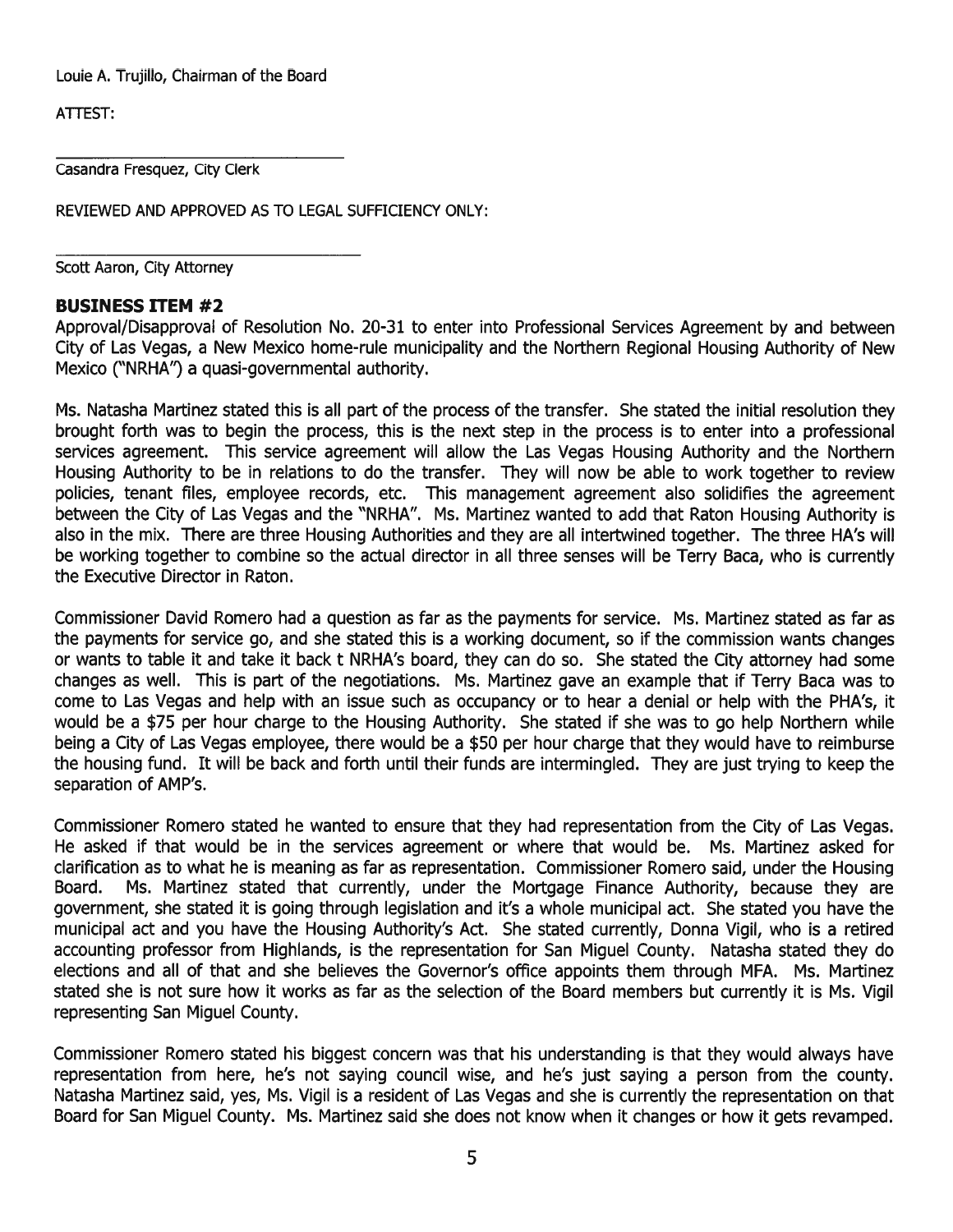Commissioner Romero said in the event that she decided not to or is term limited and is no longer the representation for San Miguel, would there be <sup>a</sup> possibility that they wouldn't have any San Miguel representative. Natasha Martinez stated, no, there will always be San Miguel representation. She stated there was San Miguel representation before they even did that, it has always been represented there. Ms. Martinez stated they do it county based because the seven county's are in that region.

Commissioner Romero asked Scott Aaron, City Attorney, if he thinks they need to pu<sup>t</sup> something in language to ensure that would happen. Chairman Louie Trujillo state he thinks it is in their bi-laws. City Attorney Aaron stated he thinks that is governed particularly by what governs Northern and their bi-laws. Chairman Trujillo stated they say they need to have representation for each county. Ms. Martinez stated she can look it up and find the housing act itself where it talks about the regional housing authority and representation for each county.

Chairman Trujillo entertained <sup>a</sup> motion. Commissioner David Romero made <sup>a</sup> motion to approve Resolution No. 20-31 to enter into Professional Services Agreement by and between City of Las Vegas, <sup>a</sup> New Mexico home-rule municipality and the Northern Regional Housing Authority of New Mexico ("NRHA") <sup>a</sup> quasigovernmental authority. Commissioner David Ulibarri Jr. seconded the motion.

Chairman Louie Trujillo asked for <sup>a</sup> roll call. Roll call was taken and reflected the following.

| Commissioner Joseph Baca            | Yes |
|-------------------------------------|-----|
| <b>Commissioner David Romero</b>    | Yes |
| <b>Commissioner Michael Montoya</b> | Yes |
| Commissioner David Ulibarri Jr.     | Yes |

Barbara Padilla re-read the motion and advised the motion carried.

Resolution No. 20-31 was approved as follows.

#### STATE 0 NEW MEXICO MUNICIPALITY OF THE CITY OF LAS VEGAS RESOLUTION NO. 20-31

WHEREAS, the City of Las Vegas ('City") has maintained the Annual Contributions Contract ("Contract") with the Untied Stated Department of Housing and Urban Development ("HUD"), and under the contract operates the low-income housing project; and

WHEREAS, on May 20, 2020, the City approved Resolution 20-22 to begin the process of transferring the Annual Contributions Contract from the City to the Northern Regional Housing Authority of New Mexico, (NRHA), and

WHEREAS, NRHA has the expertise to operate and manage the Contact for units within the City in Compliance with various state and federal housing programs; and

WHEREAS, NHRA has agreed to accep<sup>t</sup> the transition of the Contract from the City to the NHRA subject to the final HUD approval; and

NOW, THEREFORE BE IT ENACTED, by the Board of Commissioners of the Housing Authority of the City of Las Vegas that it accepts this Professional Serviced Agreement by and between City of Las Vegas, <sup>a</sup> New Mexico home-rule municipality and the Northern Regional Housing Authority of New Mexico, (NRHA), <sup>a</sup> quasi-governmental authority, acting through its managemen<sup>t</sup> entity, The Raton Housing Authority, <sup>a</sup> quasi-governmental authority.

Passed, Approved and Adopted this  $17<sup>th</sup>$  day of June 2020

Mayor Louie A. Trujillo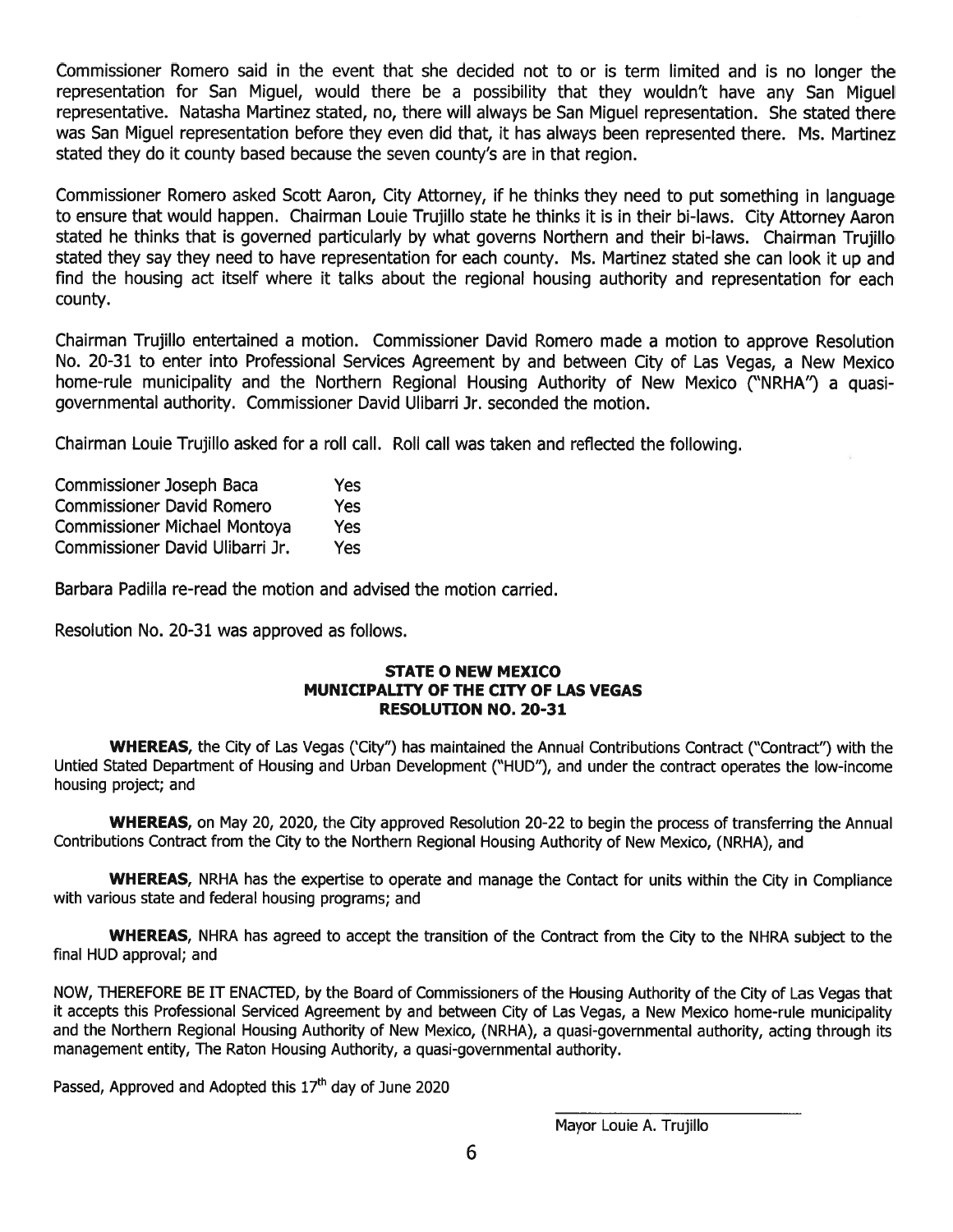ATTEST:

Casandra Fresquez, City Clerk

Reviewed and approved as to legal sufficiency only:

Scott Aaron, City Attorney

#### COMMISSIONERS REPORT

Commissioner Michael Montoya wanted to acknowledge the Housing Authority Staff for cleaning up the Housing Development. He stated they have been doing <sup>a</sup> good job. They have been cutting weeds and grass and picking up trash. He stated now with the three houses they demolished, the area looks <sup>a</sup> lot better. He stated before the windows and doors were open and people were going into the units at night. He stated it seems to be more under control now and is <sup>a</sup> cleaner area. Commissioner Montoya stated they sold <sup>a</sup> couple of houses to individuals that have moved in there and they are doing nice remodeling jobs so it is bringing up the neighborhood. Chairman Trujillo asked Interim Director Padilla to please recognize the staff for this.

#### EXECUTIVE SESSION

No executive session at this time.

#### ADJOURN

Commissioner Michael Montoya made <sup>a</sup> motion to adjourn the meeting. Commissioner David Ulibarri Jr. seconded the motion.

Chairman Vince Howell asked for <sup>a</sup> roll call. Roll call was taken and reflected the following.

| Commissioner Joseph Baca            | <b>Yes</b> |
|-------------------------------------|------------|
| <b>Commissioner Michael Montoya</b> | Yes        |
| <b>Commissioner David Romero</b>    | Yes        |
| Commissioner David Ulibarri Jr.     | <b>Yes</b> |

Barbara Padilla re-read the motion and advised the motion carried.

Chairman of the Board of Commissioners

ATTEST

Casandra Fresquez, City Clerk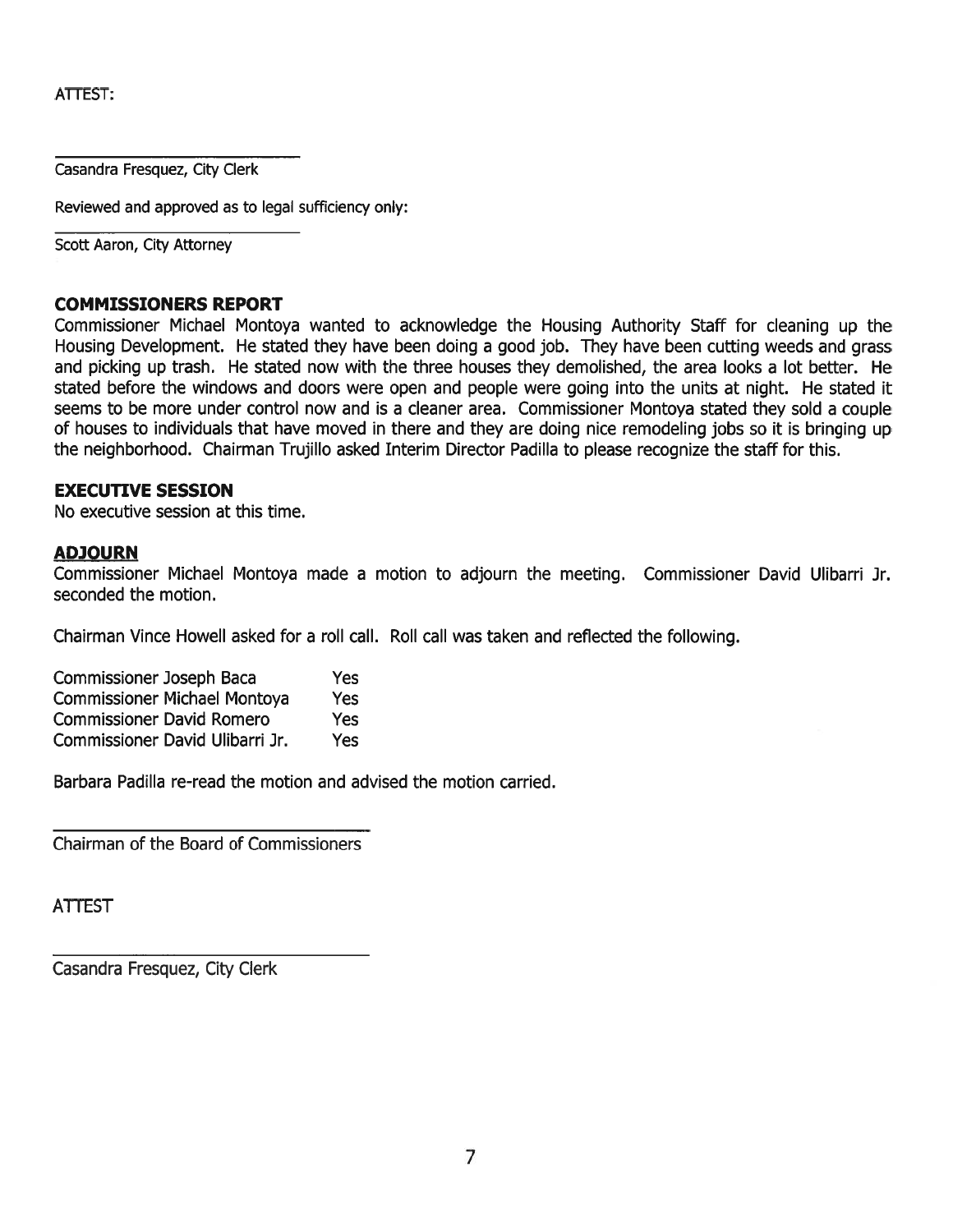#### HOUSING DEPARTMENT-REVENUE COMPARISON THRU June 360, 2020- 100% OF YEAR LAPSED (12 of 12 months) FISCAL YEAR 2020

|                                 | A             | в              | С                   | D             | Е                   | G<br>(E/B) |
|---------------------------------|---------------|----------------|---------------------|---------------|---------------------|------------|
|                                 | FY 2019       | <b>FY 2020</b> | FY 2020             | FY 2019       | <b>FY 2020</b>      |            |
|                                 | <b>BUDGET</b> | <b>BUDGET</b>  | <b>YTD - BUDGET</b> | <b>ACTUAL</b> | <b>YTD - ACTUAL</b> | % REV      |
| <b>DWELLING RENT</b>            | 540,000       | 560,000        | 560,000             | 586,509       | 537,617             | 96%        |
| <b>OPERATING SUBSIDY</b>        | 640,000       | 660,000        | 660,000             | 738,304       | 805,364             | 122%       |
| <b>HOUSING-OTHER INCOME</b>     | 13,450        | 16,400         | 16,400              | 16,501        | 22,125              | 135%       |
| <b>TRANSFERS IN (CFP FUNDS)</b> | 193,775       | 426,640        | 426,640             | 193,775       | 317,254             | 74%        |
| <b>TOTAL</b>                    | 1,387,225     | 1,663,040      | 1,663,040           | 1,535,089     | 1,682,360           | 101%       |

(Other income includes:interest, late fee charges and unit repair materials)

#### HOUSING DEPARTMENT- EXPENDITURE COMPARISON THRU June 360, 2020- 100% OF YEAR LAPSED (12 of 12 months) FISCAL YEAR 2018

|                       | А             | в              | С                   |               |                     |                    |               |
|-----------------------|---------------|----------------|---------------------|---------------|---------------------|--------------------|---------------|
|                       |               |                |                     |               |                     |                    | (E/B)         |
|                       | FY 2019       | <b>FY 2020</b> | FY 2020             | FY 2019       | <b>FY 2020</b>      | <b>FY 2020</b>     | $\frac{9}{6}$ |
|                       | <b>BUDGET</b> | <b>BUDGET</b>  | <b>YTD - BUDGET</b> | <b>ACTUAL</b> | <b>YTD - ACTUAL</b> | <b>AVAIL, BAL.</b> | <b>BDGT</b>   |
| <b>EMPLOYEE EXP.</b>  | 651,002       | 662,577        | 662,577             | 605,556       | 623,396             | 39,181             | 94%           |
| <b>OPERATING EXP.</b> | 692,881       | 838,795        | 838,795             | 511.916       | 522,313             | 316,482            | 62%           |
| <b>TOTAL</b>          | 1,343,883     | 1,501,372      | 1,501,372           | 1,117,472     | 1,145,709           | 355,663            | 76%           |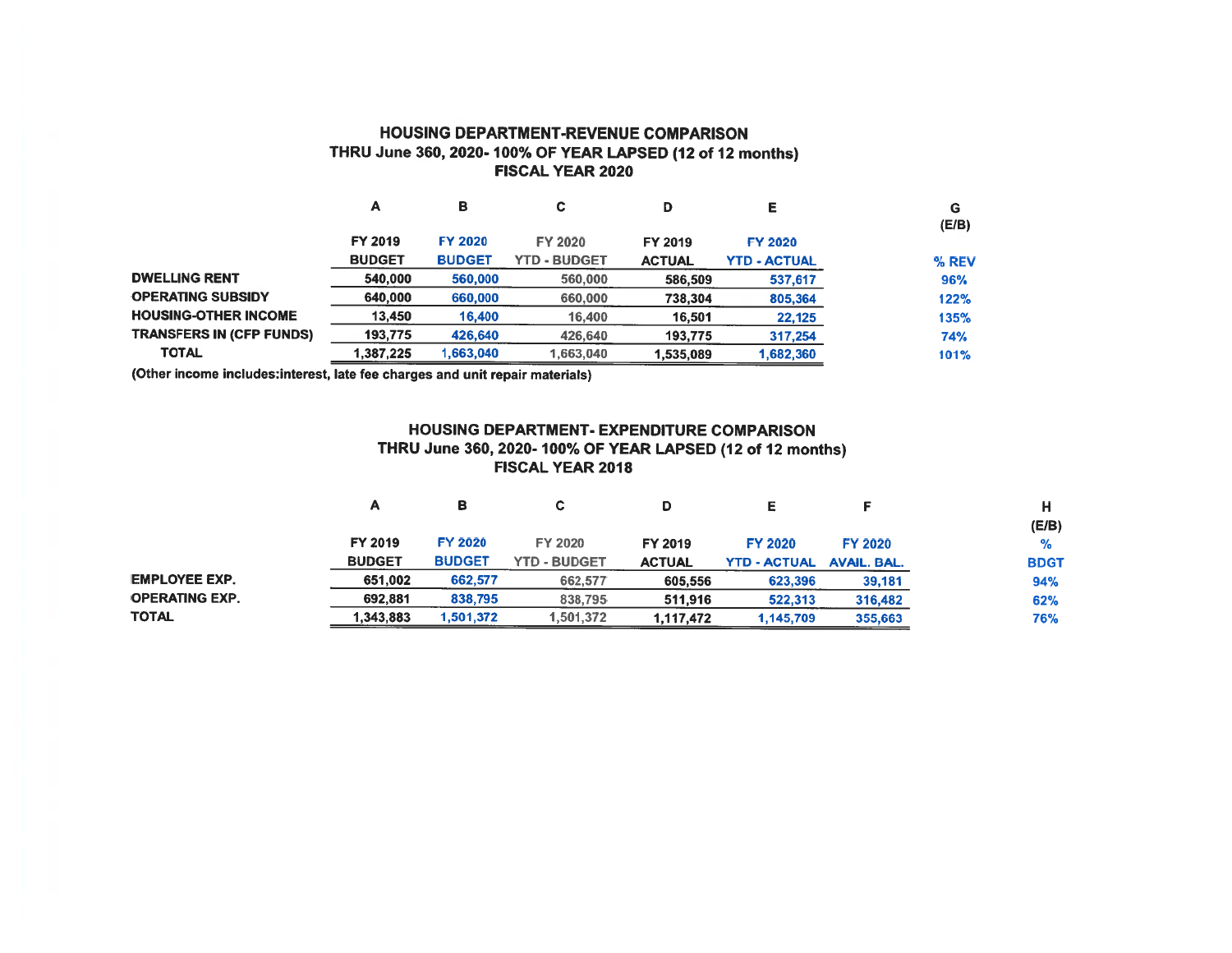# CITY OF LAS VEGAS HOUSING AUTHORITY MONTHLY REPORTING

## JUNE 2020

| <b>OCCUPANCY</b>                                 | <b>JULY</b>    | <b>AUG</b>     | <b>SEPT</b>     | <b>OCT</b>      | <b>NOV</b>      | <b>IDEC</b>             | <b>JAN</b>              | <b>FEB</b>              | <b>MAR</b>              | <b>APR</b>  | <b>MAY</b>              | <b>JUNE</b>             |
|--------------------------------------------------|----------------|----------------|-----------------|-----------------|-----------------|-------------------------|-------------------------|-------------------------|-------------------------|-------------|-------------------------|-------------------------|
| <b>JNITS AVAILABLE TO RENT</b>                   | 251            | 251            | 251             | 251             | 251             | 251                     | 251                     | 251                     | 251                     | 251         | 251                     | 251                     |
| <b>JNITS UNDER LEASE</b>                         | 243            | 244            | 246             | 244             | 246             | 242                     | 244                     | 246                     | 249                     | 242         | 244                     | 251                     |
| <b><i>FOTAL UNITS VACANT FOR MONTH</i></b>       | 8              | $\overline{7}$ | 5               | 7               | 5               | 9                       | $\overline{7}$          | 5                       | $\overline{2}$          | 6           | $\overline{\mathbf{z}}$ | $\mathbf{0}$            |
| <b><i>MOVE-INS THIS MONTH</i></b>                | 5              | $\overline{7}$ | 11              | 5.              | $\overline{7}$  | 4                       | 5                       | 6                       | $\mathbf{3}$            | 1           | $\overline{7}$          | 8                       |
| <b>APPLICATIONS</b>                              |                |                |                 |                 |                 |                         |                         |                         |                         |             |                         |                         |
| <b>APPLICATIONS ON FILE</b>                      | 53             | 64             | $\overline{73}$ | 74              | 80              | 72                      | 80                      | 81                      | 83                      | 86          | 72                      | 60                      |
| <b>APPLICATIONS TAKEN THIS MONTH</b>             | 23             | 21             | 18              | 13              | 10              | 3                       | 24                      | 11                      | 9                       | 4           | $\overline{7}$          | 6                       |
| <b>APPLICATIONS IN PROCESS</b>                   | $\mathbf{3}$   | 6              | 10              | 5               | 5               | 3                       | 4                       | 4                       | $\overline{\mathbf{2}}$ | -1          | 12                      | $\overline{\mathbf{4}}$ |
| <b>APPLICANTS REQUIRING 504 ADA</b>              |                | $\mathbf{0}$   | $\mathbf 0$     | 0               | 1               | 0                       | $\overline{\mathbf{2}}$ | $\mathbf 0$             | $\mathbf 0$             | $\mathbf 0$ |                         | $\mathbf 0$             |
| <b>APPLICANTS DENIED IN GENERAL</b>              | $\mathbf{2}$   | 0              | $\mathbf 0$     | 1               | $\mathbf 0$     | 0                       | $\mathbf 0$             | $\overline{2}$          | $\mathbf 0$             | $\mathbf 0$ | $\overline{2}$          | $\overline{\mathbf{2}}$ |
| <b>APPLICANTS DENIED FOR DRUG/CRIME RELATED</b>  |                | 0              | $\mathbf 0$     | 4               |                 | $\overline{\mathbf{2}}$ | $\mathbf{0}$            | $\overline{\mathbf{2}}$ | 1                       | $\mathbf 0$ | $\overline{\mathbf{2}}$ | 1                       |
| <b>TOTAL # OF DAYS FOR LEASE-UP TIME</b>         | $\mathbf{3}$   | 3              | 4               | 4               | 5               | 5                       | 8                       | 8                       | 5                       | 1           | $\overline{2}$          | 5                       |
| <b>HOUSING MANAGEMENT</b>                        |                |                |                 |                 |                 |                         |                         |                         |                         |             |                         |                         |
| FAMILIES THAT DID NOT PAY RENT ON TIME           | 18             | 28             | 21              | 20              | 23              | 20                      | 19                      | 20                      | 14                      | <b>N/A</b>  | <b>N/A</b>              | N/A                     |
| <b>FAMILIES NOT PAID BY CUT-OFF</b>              | $\overline{2}$ | $\mathbf{2}$   | $\mathbf 0$     | 1               | $\mathbf 0$     | 0                       | $\mathbf 0$             | 1                       | 1                       | <b>N/A</b>  | <b>N/A</b>              | <b>N/A</b>              |
| <b>FAMILIES THAT PAID BY CUT-OFF</b>             | 16             | 25             | 21              | $\overline{18}$ | $\overline{23}$ | 19                      | 19                      | 19                      | $\overline{13}$         | <b>N/A</b>  | <b>N/A</b>              | <b>N/A</b>              |
| <b>FAMILIES THAT ENTERED REPAYMENT AGREEMENT</b> | 0              | 1              | $\bf{0}$        | 1               | $\mathbf 0$     | 1                       | $\mathbf{0}$            | $\mathbf{0}$            | $\mathbf{0}$            | <b>N/A</b>  | <b>N/A</b>              | <b>N/A</b>              |
| <b>VOTICES ISSUED TO VACATE FOR NON-PAYMENT</b>  | $\overline{2}$ | 1              | $\bf{0}$        | 1               | $\bf{0}$        | 0                       | $\mathbf{0}$            | 1                       | $\mathbf{0}$            | $\bf{0}$    | $\mathbf 0$             | $\mathbf 0$             |
| CONFERENCES HELD FOR LEASE VIOLATIONS            | 8              | $\overline{7}$ | 8               | 6               | 7               | 6                       | 5                       | 8                       | 4                       | $\mathbf 0$ | $\boldsymbol{4}$        | 5                       |
| <b>VOTICES TO VACATE FOR LEASE VIOLATIONS</b>    | $\Omega$       | $\overline{2}$ | $\mathbf 0$     | 4               | $\Omega$        | 0                       |                         | $\mathbf{0}$            | $\mathbf 0$             | $\mathbf 0$ | $\mathbf 0$             | $\overline{2}$          |
| <b>VOTICES TO VACATE FOR DRUG/CRIME RELATED</b>  | 0              | 1              | $\mathbf 0$     | $\bf{0}$        | $\mathbf{0}$    | 0                       |                         | $\mathbf 0$             | $\mathbf 0$             | $\mathbf 0$ | $\overline{2}$          | $\overline{2}$          |
| <b>[OTAL # OF DOWN-TIME DAYS THIS MONTH</b>      | $\mathbf{0}$   | 0              | $\mathbf{0}$    | $\mathbf{0}$    | $\mathbf 0$     | $\mathbf 0$             | $\mathbf{0}$            | $\mathbf 0$             | $\mathbf 0$             | $\mathbf 0$ | $\mathbf 0$             | $\mathbf 0$             |
|                                                  |                |                |                 |                 |                 |                         |                         |                         |                         |             |                         |                         |